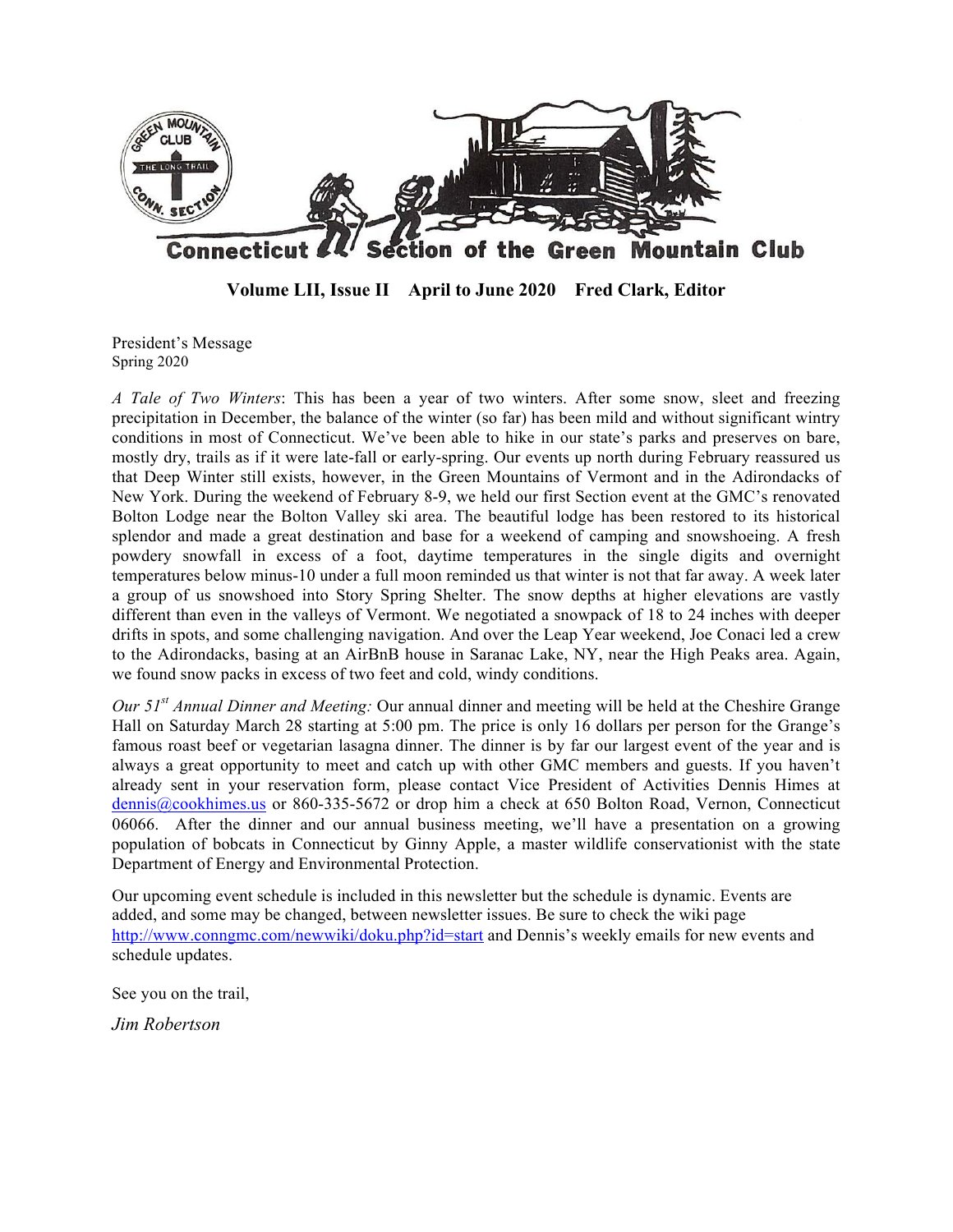#### **Green Mountain Club Information**

http://www.greenmountainclub.org (802) 244-7037

# **Connecticut Section Information** http://www.conngmc.com

### **Officers and Executive Committee**

**President: James E. Robertson** 860-633-7279 jrobert685@aol.com

**First Vice President, Trails and Shelters**: **Mike Shaw** 860-381-9130 msshaw2@mail.com

#### **Second Vice President, Activities: Dennis P. Himes** 860-454-8301 dennis@cookhimes.us

**Director: James Fritz** 860-221-9173 james fritz@sbcglobal.net

**Alternate Director: Andrew J. Hood** 860-646-2753 andrew.hood@snet.net

#### **Secretary: Kevin T. Burke** 203-729-1603 burke-kevin@sbcglobal.net

**Treasurer: Richard Hart** 203-484-9925 huntcar@att.net

**INQUIRIES:** Please direct all inquiries regarding the Connecticut Section to the President.



## **PUBLICATION SCHEDULE:** *Trail Talk* is

published four times a year in March, June, September, and December. Activity schedules are included in each issue. Articles and activity reports must be e-mailed to the editor no later than the fifth day of the month of the publication. Articles and activity reports must be sent in a Word Document in Times New Roman, font size 10. Reports sent from phones or tablets will be returned.

Editor's e-mail: fpclark1@comcast.net

**MEMBERSHIP:** When filling out an application to join or renew your membership in the Green Mountain Club, circle *Connecticut Section* on the application. You will receive, at no extra charge, the Connecticut Section's newsletter and activity schedule.

## **DUES:**

| Individual Adult            | \$45.00 |
|-----------------------------|---------|
| Family                      | \$60.00 |
| Senior (70 or older)        | \$25.00 |
| or Limited Income           |         |
| Sponsor (Individual/Family) | \$75.00 |

Send annual dues to: Green Mountain Club 4711 Waterbury-Stowe Road Waterbury Center, VT 05677-9904

You may also join or renew online at: https://www.greenmountainclub.org/

## **WANT TO HELP THE CONNECTICUT SECTION REDUCE EXPENSES AND SAVE TREES?**

Just send an e-mail to the Editor, requesting that you be e-mailed *Trail Talk*, rather than having it printed and mailed. You'll receive *Trail Talk* sooner, too.

**SPECIAL THANKS** to members Charlotte Hitchcock and David Wells. Each issue Charlotte facilitates the e-mailing of *Trail Talk* by formatting the layout and reducing the file size; and David facilitates the mailing of *Trail Talk* by stuffing envelopes and donating the postage.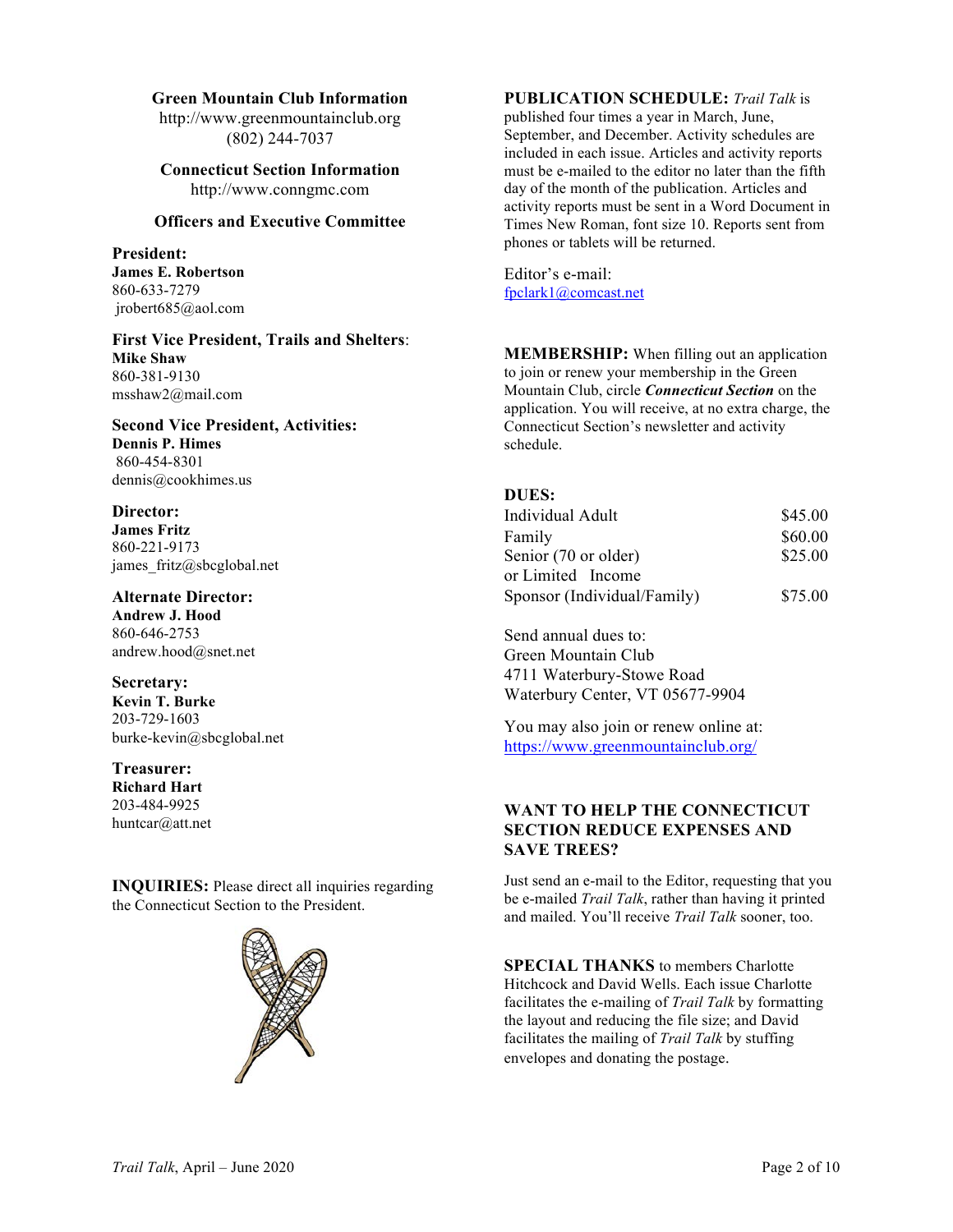# **ACTIVITY REPORTS**

## **Metacomet Trail, December 7, 2019 by David Wells**

The early December snowfall resulted in changing the planned hike from a traverse of the Metacomet Trail in East Granby to an out and back snowshoe. The meeting place was changed to East Granby Farms on Rte. 187. Utilizing the Brian Spears Trail, **Sarah O'Hare**, **Carol Langley**, and I climbed to the ridge near the summit of Peak Mountain and intersected the Metacomet Trail. Following the Metacomet, we walked north almost to the Suffield town line. We decided this was a good place to turn around as well as the stop for lunch. We then retraced our steps along the trail to the center tower of the three aircraft ridge warning light towers at which point we connected with an unmarked trail known to the leader and descended the ridge, soon reconnecting with the Brian Spears Trail and returning to East Granby Farms.

We crossed paths with several other hikers doing the Metacomet and an AMC CT group which had similarly changed their planned hike. The day was bright sunshine with a biting cold wind.

## **Barn Island Hike December 21, 2019 by Mandy Brink**

So close to Christmas, I thought I would have some fun with the hike by assigning everyone a hiking elf name. Some of the hiking elves joining us were Figgy Shiny-Shoes, Tinsel Jelly-Pots, Sugar Plum Jingle Jangle, Tinsel Mug-Warmer, Gingerbread Pointy-Toes, Snowflake Bell Ringer, Kringle Nipper-Nose, Prancer Bell-Ringer and Kringle Stripey-Socks, to give you some examples. Everyone got a nametag with their elf name which proved to be fun later in the hike when other hikers passing by noticed our name tags and asked about them. It gave us another good laugh.

Several people in the group had not been to Barn Island before. It was the usual beautiful walk through the frozen marsh areas looking out into the ocean.

I wanted to show the ones new to Barn Island, the stone foundation for the house that Venture Smith had built and lived in for two years. We had been there last hike but of course I couldn't remember where it was exactly. Carol Langley to the rescue with her incredible sense of direction. She had been on the last hike and had a keen sense of the location. Even coming in from the opposite direction, she was able to lead us to it. There Tom and Patty Adams shared the history of Venture Smith, a freed slave, whose first home in freedom was on Barn Island. After that it was off to find the cemetery. Many of the stones are hard to read but we did find one stone dated to 1796. In the corner of the cemetery was a huge very green tree. It stood out among all the brown surrounding it. Joe informed us that it was an American Holly Tree. Because it didn't have a partner, it would never flower with the red berries we are used to seeing on Holly.

After about six miles of hiking, it was back to the car for our tailgate Christmas feast. Joe brought some delicious split pea soup, Carol some fudge, Mandy some eggnog and all participants came with cookies to share. I think we may have cancelled out any calories we burned hiking and then some. It was fun though and really set the mood for the holidays as everyone departed with their elf name and sample cookie tray in tow.

**Hikers:** Mandy Brink, Craig Guild, Joe Conaci, Carol Langley, Tom and Patty Adams, Linda and Don Hagstrom, Jim Robertson and our furry friends, Molson and Arlo.

## **Rocky Neck State Park New Year's Day Hike January 1, 2020 by Carol A. Langley**

A beautiful sunny day greeted us. I cannot think of a better way to start off the New Year so I have been leading this hike for 31 years. Only one year do I remember that the hike was cancelled due to inclement weather. **Jim Robertson** and **Molson** were the first to arrive followed by **Andy** and **Holly Hood** and **Jocelyn Linnekin**.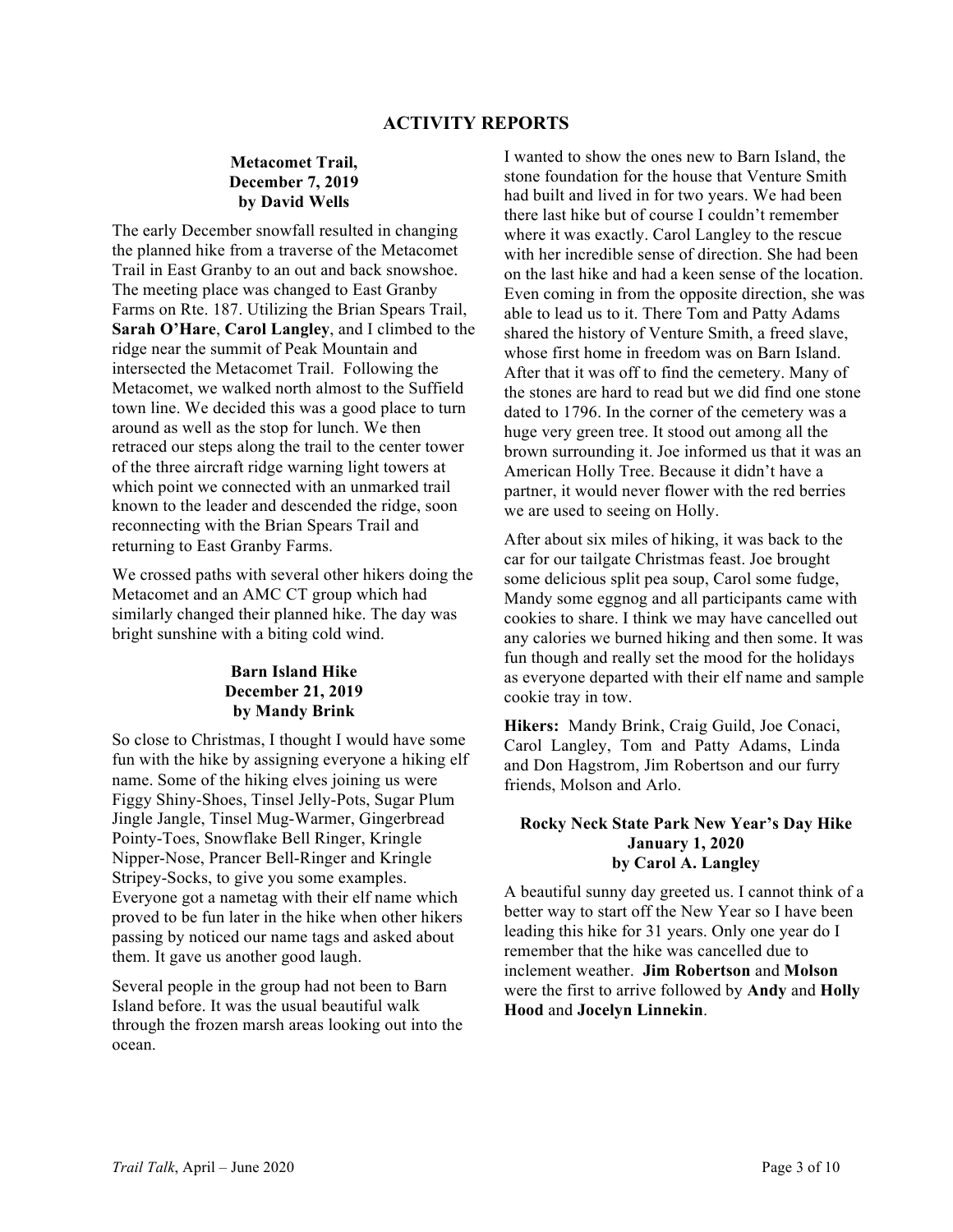Packs on our backs, off we started down the paved road which leads to the camping area. Soon we crossed the bridge and the lower parking lot, where we picked up the trail. There was evidence of several fallen trees that had recently been cut. Reaching our first junction, we hiked down the hill towards the pond. We then encountered some wet spots but soon started up a hill which led us to the parking lot off Rte.



156. Usually there are no cars in this lot, but today there were several. The good weather had everyone outside to start off the New Year.

We tried to use the trail that we had in the past, but a short distance in, it was under water. The next trail we tried also was under water. Finally, on our third try, we were successful and reached the old road that runs alongside the river. This led us to the Pavilion: our destination for lunch. Finding a table in the sun that had two fir trees to create a wind block, we settled down and the table soon was decorated with a chocolate bar, cookies and box of chocolates for us to dine on. The best treat of the day was in the leader's pack and soon all hikers were holding a shot of "Fireball Whiskey" to bring in the New Year. Now that we all had a little fire in us, it was time to set off and find Bakers Cave. Just as we crossed over the bridge, we met some people who knew the whereabouts of the cave and gave us directions. Jim took a picture of our happy group of GMC hikers.

We then crossed back over the bridge and started down to the beach area. The tide was coming in, so the waves were rolling some with white caps. We walked the boardwalk to the end and crossed over the parking lot back to the paved road. Jocelyn, Holly and I took a few minutes to check out the cabins with thoughts of future plans to bring our grandchildren for an overnight.

Soon we reached our cars and another wonderful hike with great friends was over. Thank you all for joining me and hope to see you next year when we will be at Hammonasset State Park.

## **White Memorial Foundation January 12, 2020 by Carol A. Langley**

Another beautiful sunny winter/spring day greeted **Sarah O'Hare** and me as we prepared to hike. We started our hike walking down the dirt road past the museum and following the Bantam River until we crossed the Bissell Rd. The path then turned into a foot bed of pine needles from the evergreen forest we were walking through. A side trail led us to White's Woods Rd. where we picked up the Little Pond Trail. The trail took us onto a boardwalk skirting Little Pond and the Bantam River. A few geese where gathered together, holding court and making plans for winter if it ever decided to come and stay.

We then picked up the Pine Island Trail which connected with the Mattatuck Trail. That took us to Duck Pond where, a couple of winters ago, Sarah and I had the opportunity to watch a beaver for quite a time come out of his home and then return. Sad to say, the beaver house did not look like anyone lived there at the present time. Retracing our steps back out to the Mattatuck Trail, we walked back to our cars and had lunch at a picnic table in the sun in the field near the Carriage House.

After lunch, we followed the Yellow Blaze Lake Trail to the observation platform, but all was quiet and we moved on. We crossed over a cement water way which in years past was used for the ice that was claimed from Bantam Lake and sold to homesteads in the area. Crossing a dirt road, we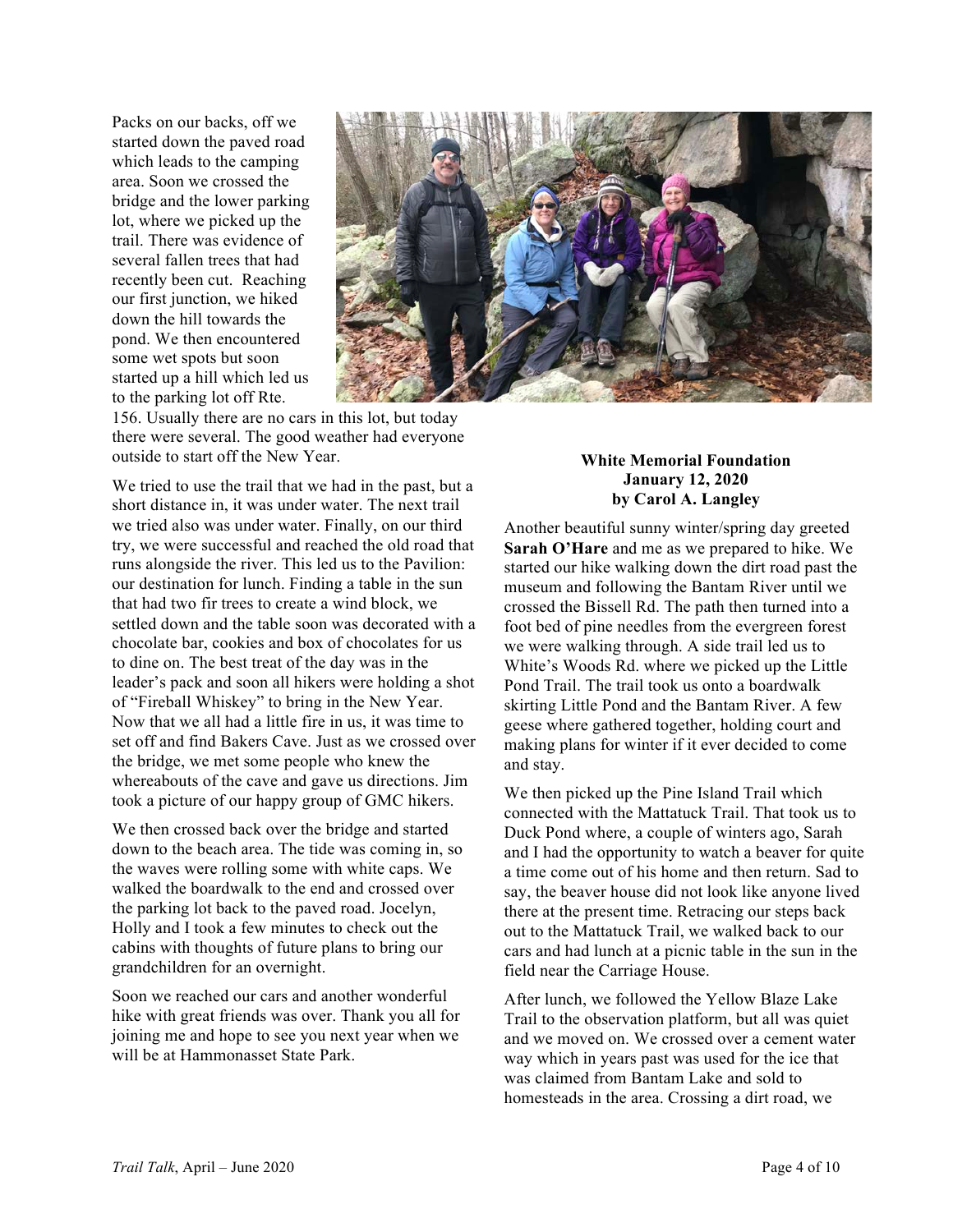followed the Windmill Trail. That brought us to a camping area which led out to Whitehall Rd. This was our greatest challenge. Because the road was not paved, it had become a real muddy mess, where even cars coming and going were driving from side to side to pick the best spots. All too soon we were back at our cars and the day's event was coming to a close. Thanks for joining me, Sarah. I enjoyed your company. Temperatures were in the 60s as we drove home.

# **Winter Weekend at Bolton Lodge February 8-9, 2020 by Jim Robertson**

Bolton Lodge is one of the oldest structures in the Long Trail system. Built in 1928 and originally located on the LT, it had fallen into disrepair after the trail was rerouted away from the lodge and prior to an extensive renovation by the GMC in 2017. The result is a real gem, a fantastic GMC rental facility in a beautiful setting with easy access to miles of backcountry trails associated with the Bolton Valley Resort. The lodge can be accessed by a hike/ski/snowshoe of about 2/3 mile up the Catamount cross country ski trail from the resort access road, or a downhill 1.6-mile transit along the Catamount Trail from the main resort area.

As can happen during New England winters, our original plan to drive north on Friday and spend two nights at Bolton Lodge was scuttled by a major snowstorm (Bolton Valley reported 17 inches of new snow as a result), so most of us opted to wait until early Saturday morning to make the trip. **Lawrence Baxter** and **Dick Hart** decided to head up on Friday and got up the ski area access road to just beyond the Catamount Trail but no further as the snow got deeper and the plows struggled to keep the road clear. They reversed course and found hotel accommodations for the night in Montpelier.

The rest of the crew arrived Saturday morning. **Mandy Brink**, **Kevin Burke**, **Barb Kelly**, **Joe Conaci**, **Dennis Himes**, and **Jim Moore** took the longer but downhill route from the ski area, while Lawrence, Dick and the leader took the short but uphill slog. Several of us dragged sleds with gear in addition to carrying packs. On arrival we unloaded gear and food, got the wood stove going, and determined our afternoon activities.

Kevin and Lawrence stayed at the lodge while the rest of us snowshoed out along trails for a beautiful walk on a cold (temperatures never got out of single digits) but clear-sky day. We were accompanied by a friendly Husky/Samoyed that belongs to a local property owner lower down on the Catamount.

Upon returning, we were pleased to find that John Page, a former GMC president and current adopter of Bolton Lodge who played a big part in the 2017 renovation, had skied up for an afternoon visit. I'd had the good fortune to meet up with John two weeks earlier, when I'd gone up to scout Bolton Lodge during a Burlington Section event, during which he'd provided a wealth of background and information on the work required to upgrade the facility to its current state.

As the sunlight waned and a full moon rose over Ricker Mountain and the ski area, we feasted on Barb's appetizers, Mandy's chili and several other hearty eats, then played a few rounds of games – the names of which I didn't record – that resulted in hours of hilarity. By now, the outside temperatures had dropped below zero, but that didn't deter our true winter warriors Joe and Kevin from sleeping outside! Kevin had pitched his tent and Joe set out just ground cover and a cocoon-like arrangement with his sleeping bag. We didn't have an outside thermometer but Sunday morning temps were below -10 F. I was relieved to exit the lodge and hear Kevin call out a greeting. Joe was still sleeping soundly but stirred when I talked to him. Both reported cold feet but felt good otherwise. After stuffing ourselves with Dennis' blueberry pancakes, we packed our gear and headed down the Catamount Trail to the road. The leader shuttled groups back up to the ski area parking lot, ensuring that everyone's car started in the subzero weather. Mandy later remarked that it was an ideal trip from an elevation perspective: they traversed downhill from the ski area to Bolton Lodge one day, and downhill to the road the next. Despite the schedule adjustments due to weather, it turned out to be a great weekend, and we'll strongly consider renting Bolton Lodge (or Bryant Camp which is also in Bolton Valley) again.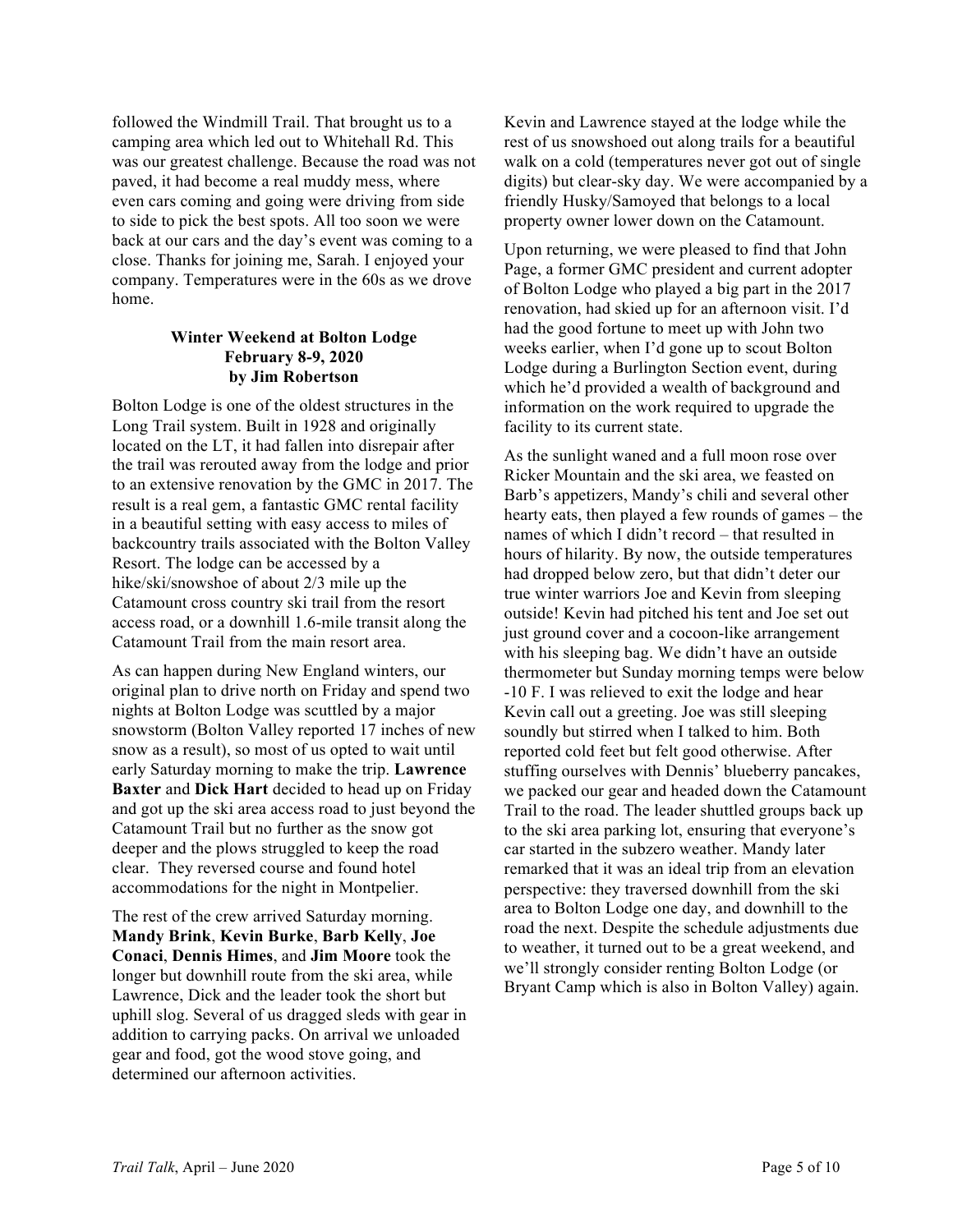## **Quinnipiac Trail and Sanford Alternate Trail February 15, 2020 by Sarah O'Hare**

After moving away many years ago, **Jocelyn Linnekin** has made Connecticut her home once again. Enthusiastic about reconnecting with the CT GMC, she joined **Carol Langley** and me on our hike this morning. The hike was a two-part hike, the first section from Cornwall Avenue to Rte. 42. As this trail was all about rocks and elevation change, the mild winter did us a favor with a snow and ice-free path. Throughout our climb we had views to the east of the Sleeping Giant. Needing to stop for a rest, the map showed what we thought would be a fine stopping place. Roaring Brook (and its falls) was our destination. It was a disappointment, however, as the brook certainly did not live up to its name and the falls were not much more than a trickle. After continuing on, we found the true Roaring Brook, flowing fast and deep. An ice formation on a log spanning the brook took on the appearance of a lovely lace curtain valance. The falls were impressive and were a destination for many hikers, as noted by the worn paths to the brook's edge.

After this section's hike of four miles, we descended to Rte. 42, crossed, and began the second portion, a loop encompassing the Quinnipiac and the Sanford Alternate Trails. The Quinnipiac Trail led us down into the picturesque Nettleton's Ravine. The trail then divided; we stayed the course on the Quinnipiac. For 1.5 miles we climbed, eventually reaching the summit of Mt. Sanford. Our timing was

perfect as it was the noon hour and we were ready for lunch. Refreshed, we forged on, now descending. A view of a horse farm below gave Jocelyn a heartfelt pause, as she had recently sold her sheep and horse farm in Massachusetts. Continuing our descent, we arrived at the deserted YMCA Camp Laurel. It won't be long before the voices of happy campers will reach the ears of hikers who pass by. But now, the camp was silent. Passing the camp, Carol remembered an old lean-to somewhere nearby. Sure enough, it was still standing. We stopped in to hear Carol's story of a visit some years ago and of finding a large animal inside the shelter. Oh, and the creature was dead.

With another mile to go and mostly uphill, we did our best to keep up the pace. Reaching the junction with the Quinnipiac Trail, we headed down into Nettleton's Ravine. Arriving back at our cars, we were happy to have hiked this seven-mile trail, an invigorating start to a new year of hiking.

## **Story Spring Shelter Backpack February 15-16, 2020 by Jim Robertson**

We'd considered a number of destinations for this winter backpacking weekend, including Spruce Peak Shelter or Little Rock Pond Shelter, depending on the weather. As the weekend approached, **Mark Blanchard**, **Kevin** and **Eric Breton**, **Kevin Burke**, and I decided we'd go to Stratton Pond Shelter as we hadn't snowshoed and camped there in several years. As sometimes happens with plans, however,



*Trail Talk*, April – June 2020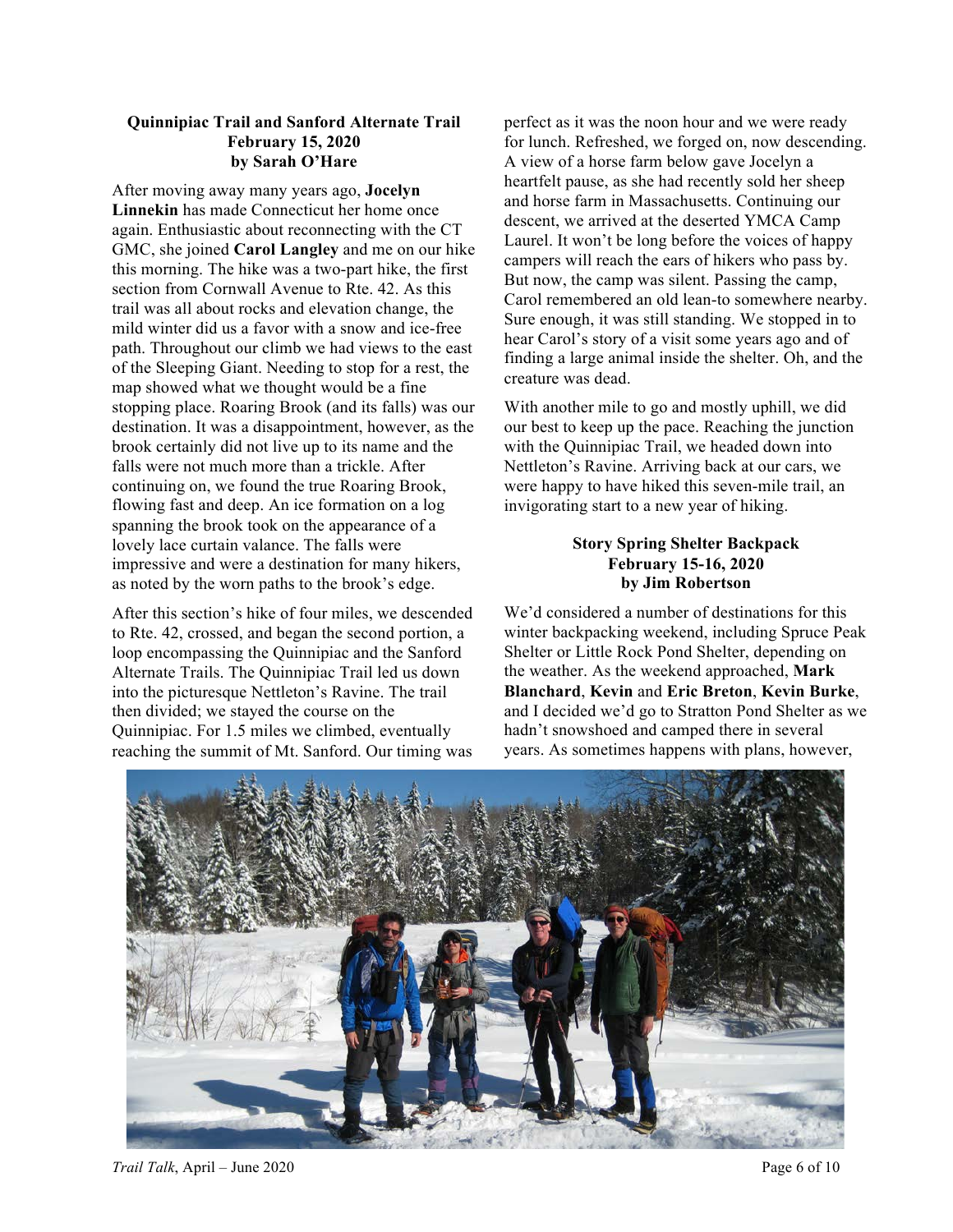we made a last-minute venue change. On arriving at the LT/AT parking area on the Kelley Stand Road, we discovered one group of ten and another group of five all gearing up to trek into Stratton Pond overnight. With our five intrepid trekkers, that would put the shelter population at twenty. So, to paraphrase the famous New England laureate, we decided on the road less traveled, and headed towards Story Spring Shelter via the roads then the Long Trail from USFS Road 71.

The Kelley Stand Road and USFS 71 were well packed and groomed by snowmobiles so we made good time (photo by author). Arrived at the LT crossing at 11:45 and figured we had this trip in the bag with only 1.6 miles on the LT remaining, although the snow was unbroken and averaged two feet deep. In most places, the contour of the trail guided us, but the trees were covered with ice and windblown snow, which obscured many of the white blazes. We made slow but steady progress with Kevin Breton and Mark doing most of the trailbreaking until … we realized we were off the trail. So, we fanned out, seeking some sign of the footpath.

Human performance studies show that, in unfamiliar situations, the risk of negative consequences increases. At one point, Kevin Burke apparently found a low spot or gap between rocks with particularly deep snow that engulfed him (he later apologized for what he characterized as "sailor language") and the leader did a noteworthy turtle imitation in another area.

Fortunately, no one captured these mishaps with cameras. Although we don't rely on technology in the woods, Kevin's Guthook phone app and my Apple iPhone map app combined with Mark's land navigation skills, got us back on the trail after about 30 minutes of wandering. But the sky was bright blue and the forest was truly a winter wonderland.

We arrived at the shelter around 2:15 and set about digging out the picnic table and the approximate location of the fire pit. There was just a bit of windblown snow in the shelter that was easy to scrape out. Firewood collection was a challenge, since the immediate area has been scoured and most of the remaining standing dead wood was distant and encased in ice. After a few hours of collecting, sawing and splitting, we were able to get a fire going, albeit slowly and with constant attention.

Warm meals and drinks, stories and general merriment filled the evening until the fire started to die down around 8:30 and we crawled into our sleeping bags in the shelter. Temperature was about 10 degrees then but actually warmed overnight as winds shifted to the southwest, bringing some snow and wind but making for generally comfortable sleeping.

On Sunday morning we had quick hot breakfasts, packed and trekked back out to the Kelley Stand Road parking lot. We said goodbye to Mark who was headed back up to his place at Bromley and the rest of us stopped at the West Wardsboro general store for coffee and a few more calories. Thanks to the usual group of winter warriors for an enjoyable weekend.

### **Tri-Town Forest Preserve, North Stonington February 22, 2020 by Mandy Brink**

Did we have the right month for a winter hike listed as possibly a snowshoe hike? It felt like a warm April day and by the time we finished our hike at 1:15, it was 50 degrees. **Don** and **Linda Hagstrom**, **Sarah O'Hare**, **Jim Robertson** and **Molson**, and I met at the trailhead and started with a get-well picture from the group to George Jackson. Sarah had made some large get-well posters so we posed, got a group shot and sent the picture via Facebook so George would know we were thinking of him.

We started down the red trail, studied the maps for our hike options, and decided to go the blue trail which covers the circumference of the preserve and is listed as the most difficult. We found the foundation for the Charles Main farm, which was fun to explore. There is also a display to read about the history of the farm and local area. The hike had its decent ups and downs. This preserve is full of varied, beautiful stone walls. We stopped often to study them and talk about what we thought they represented. We had a brief snack at the top of one ridge where Molson was happy to get the first of Linda's treats.

We ran into a very friendly group of hikers from Portland who are part of the Meshomasic Hiking Club. We shared information about our clubs and invited each other to any future hikes. We found a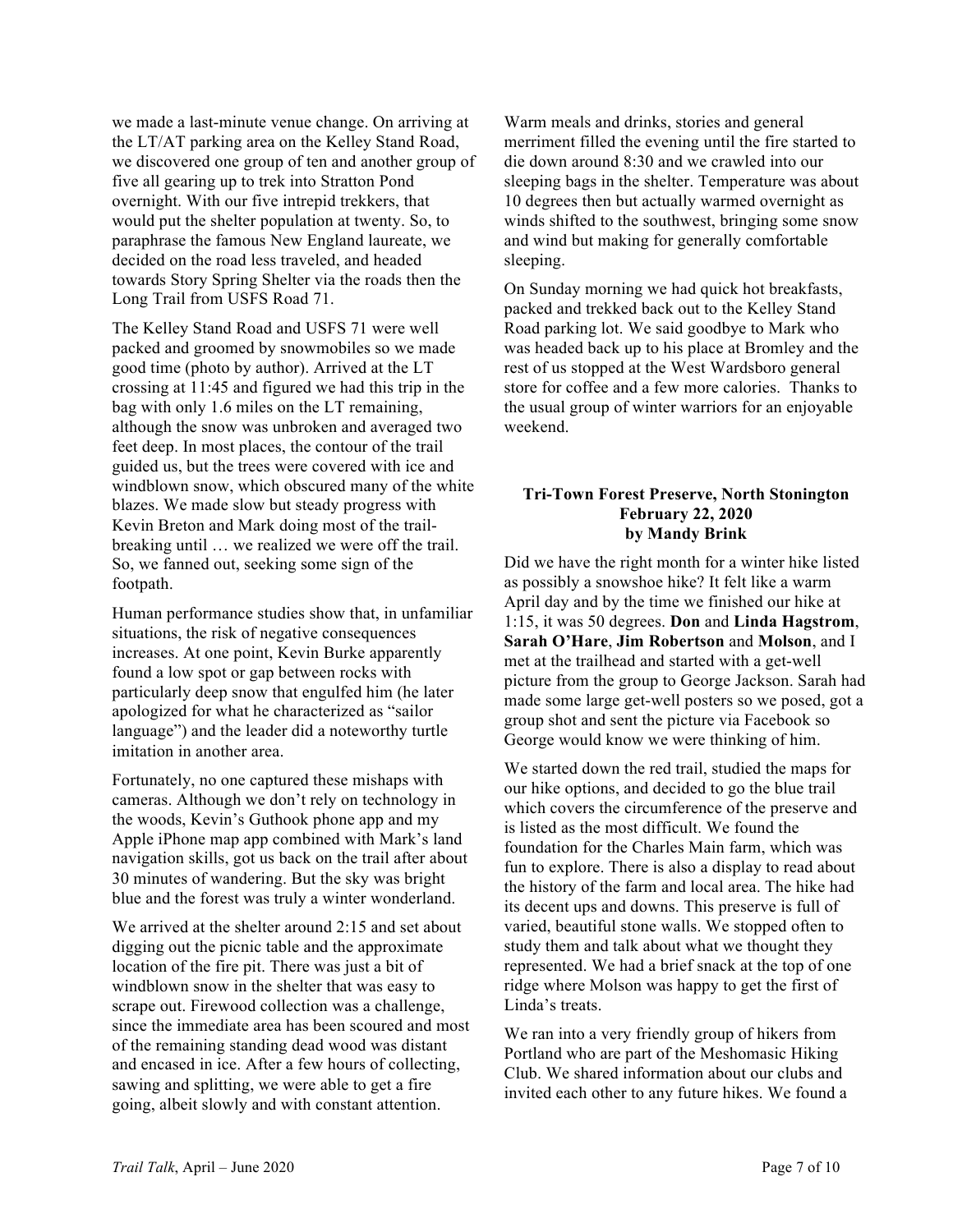great lunch spot with some stones that were like seats. From there we hiked down to Lost Pond. Due to time restraints, mainly Mandy needing to go to work, we cut onto the yellow trail that lead us back to the car. There was one small section on the blue trail that we missed but we will grab that next time. Mileage for the day was five miles.

### **Adirondack Trip February 28-March 1, 2020 by Joe Conaci**

On Friday, **Kevin Burke** and I were the first to arrive at the rented house in the Village of Saranac Lake. **Mandy Brink**, **Barb Kelly**, and **Jim Robertson** arrived shortly afterwards. We warmed up with a dinner of tomato soup, after which Mandy presented a cake to celebrate Jim's birthday and retirement. **Dennis Himes** and **Maure Briggs** arrived subsequently. After some discussion of hiking plans for the next day, I went to sleep outside – to test out some neat gear I made. The next morning, we split into three groups, Dennis and I headed to the Western High Peaks, while Barb, Jim, and Mandy set out for Ampersand Mountain, and Maure hiked into Saranac Lake to explore the village.

Ampersand Mountain is a 1,021-meter peak named after the circuitous form of nearby bodies of water. Barb, Jim, and Mandy found a gradual approach to the mountain, that suddenly became steeper after a mile and a half.

The trail then became precipitously steep shortly before the summit, with much treacherous ice. However, the cloudy skies cleared up enough that they were treated to fantastic views from all sides of the rocky summit. To the north, the Saranac Lakes; to the east, the highest mountains in New York State; and to the south, the Seward and Santanoni Ranges. They completed the five-mile out and back in about six hours.

Dennis and I drove further west, over some still snow-covered roads, through the summer hamlet of Coreys, to Seymour Mountain. A mountain named after a mostly forgotten Governor, it lacks an established trail to the peak. In the Adirondacks, these trail-less peaks often have worn-down herd paths that drive Leave No Trace practitioners mad. We hiked six and a half miles along the Blueberry Trail and then took the Ward Brook Truck Trail. This relatively flat terrain took about three hours. At the start of the herd path, we were encouraged to see that the snow on this sevenhundred-meter climb was already broken out.

However, about a half-way through this route, we encountered two other snowshoers headed down. They had given up without reaching the summit.

This meant that Dennis and I would have to break trail and navigate through spruce traps to the peak. The next stretch of the herd path followed along an old land-slide, which was very steep. I pulled ahead of Dennis at this point. Above the slide, I found that the previous hikers had gotten very confused, leaving many interconnected paths among the false summits. I broke trail over the last third of a mile, through some three meter deep snowdrifts. Unfortunately for Dennis, my internal frame backpack and shorter stature meant I left a very narrow trail to the summit.

With these, and other difficulties, there was only about an hour and a half of daylight when we began to descend. We traversed the land-slide section of the herd path with an appropriate amount of our own slides; then, by headlamp, back along the Ward Brook Truck Trail and the Blueberry Trail. We were tired, so it was a slow pace, taking nearly another five hours to reach the trailhead. We were immensely relieved to reach the cars, but not nearly as much as Barb and Jim, who were waiting there to ensure our safe return.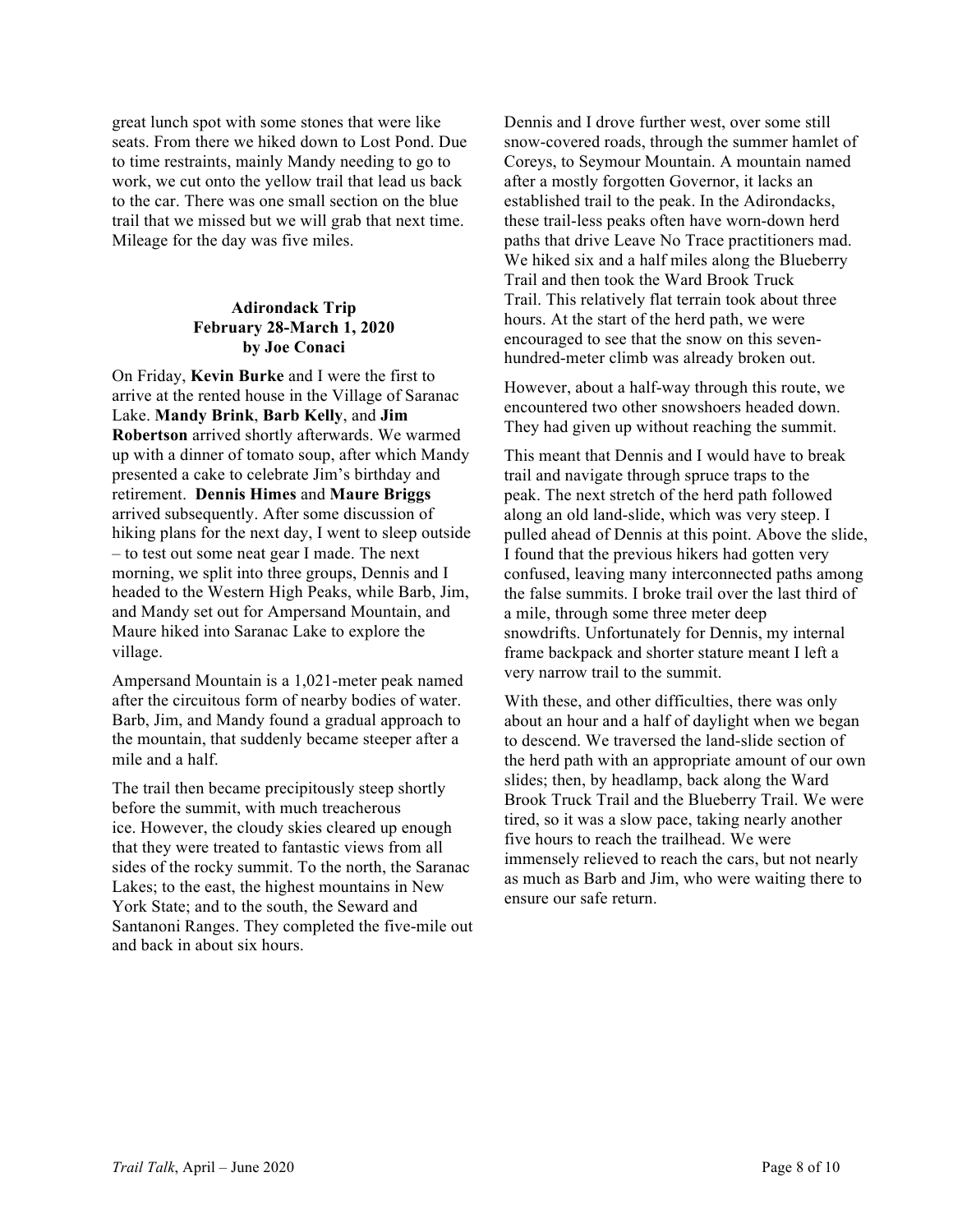# **CALENDAR OF EVENTS**

## **MARCH 2020**

**Sun. 15 Mar.**—Tunxis Trail from CT Rt. 179 Pine Mtn Road to Ratlum Rd. 6.8 miles. Meet 9:00 a.m. at the trail crossing on Ratlum Road which is 0.2 miles in from CT Rt. 219 north of the Barkhamsted Reservoir dam. Level: Moderate. Leader: Dave Wells, 413-789-1097, dwellshiker@earthlink.net

**Wed. 18 Mar.**—Day hike. Nehantic/Pachaug Trail, Voluntown. 6.5 miles. Northern end of the Nehantic Trail to the northern end of the Pachaug Trail. Level: Moderate.

Leader: Sarah O'Hare, seohare7@yahoo.com.

**Sun. 22 Mar.**—Westwoods Trails. Meet 10:00 a.m. Parking at Peddlers Rd., off U.S. Route 1. Plan to hike 6-7 miles in a maze of trails. Level: Easy/Moderate. Leader: Carol A. Langley 860-877-4449 cosmical42@gmail.com

**Sat. 28 Mar.**—51<sup>st</sup> Annual Meeting of the Connecticut Section of the GMC. Cheshire Grange. Details forthcoming.

Note: The Annual Meeting is POSTPONED INDEFINITELY, due to the COVID-19 virus, on the recommendation of the GMC

**Sun. 29 Mar.**—Day Hike to work off the Annual Dinner. Contact Jim Robertson for details. jrobert685@aol.com; 860-633-7279

## **APRIL 2020**

**Sun. 05 Apr.**—Day hike, Hike around Green Falls Pond and then join the Nehantic Trail to hike to Route 49 in Pachaug State Forest. Meet at the Green Falls trail head at 12 noon. Plans to go to Buttonwoods for ice cream afterwards. Mileage 6.5. Level: Easy.

Leader: Mandy Brink: trekeragb@sbcglobal.net or cell 860-237-7426.

**Sat. 11 Apr.** [Easter Weekend]—Hike the western part of McLean Game Refuge. Hike about 4 miles on blazed trails as well as unblazed terrain - this hike will require bushwacking. We will explore cellar holes and stone works. Meet 9 AM at the Refuge

access on Westledge Road, West Simsbury. Level: Moderate to Difficult. Leader: Dave Wells, dwellshiker@earthlink.net

**Sat. 18 Apr.**—Lowden Brook Trail Loop. Pachaug State Forest. Meet at Youth Area parking lot at 9am in Pachaug S.F. Mileage 3.6 miles with options to add more miles based on time and group. Option for ice cream at Buttonwoods afterwards. Level: Moderate. Leader: Mandy Brink: trekeragb@sbcglobal.net. or cell 860-237-7426.

**Wed. 22 Apr.**—Torrington Trails. Walcott, John Muir and Testone Loop Trails. Approx. 6.5 miles. Level: Moderate. Leader: Sarah O'Hare, seohare7@yahoo.com.

**Sun. 26 Apr.**—Day Hike, Buckingham Reservoir

and Case Mountain Recreational Area, Glastonbury/Manchester. Meet 9:00 am at parking area on Coop Road off CT Route 94/Hebron Avenue in Glastonbury. Hike to Case Mountain and return. About 9 miles. Dogs on leashes welcome. Level: Easy/moderate.

Leader: Jim Robertson, jrobert685@aol.com, 860-633-7279 home, 860-918-0964 cell

## **MAY 2020**

**Sat. 02 May**—Rocky Neck Extended Loop Trail, Niantic CT. Meet a trailhead on CT - 156 W at 9am. Miles 3.9 miles. Level: Easy. Leader: Mandy Brink: trekeragb@sbcglobal.net or cell phone 860-237-7426.

**Sun. 03 May - Mon. 04 May**—Backpack. CT and NY AT. 7 easy miles from Bulls Bridge south into Wiley Shelter in NY where camp fires are allowed. Return on Monday. 14 miles total. Leader: Sarah O'Hare, seohare7@yahoo.com.

**Sun. 10 May**—Bird and Flower Walk at White Memorial Foundation, Litchfield, CT. On this walk our attention will be focused on looking for wildflowers and birds, in particular warblers, as well as listening for bird songs. The distance we'll walk could be 5 to 6 miles however this is a guesstimate. Bring binoculars and bird and wildflower identification books. Meet 9 AM at the White Memorial Visitor Center parking lot off Rt 202, Litchfield, CT. Level: Easy. Leader: Dave Wells, dwellshiker@earthlink.net.